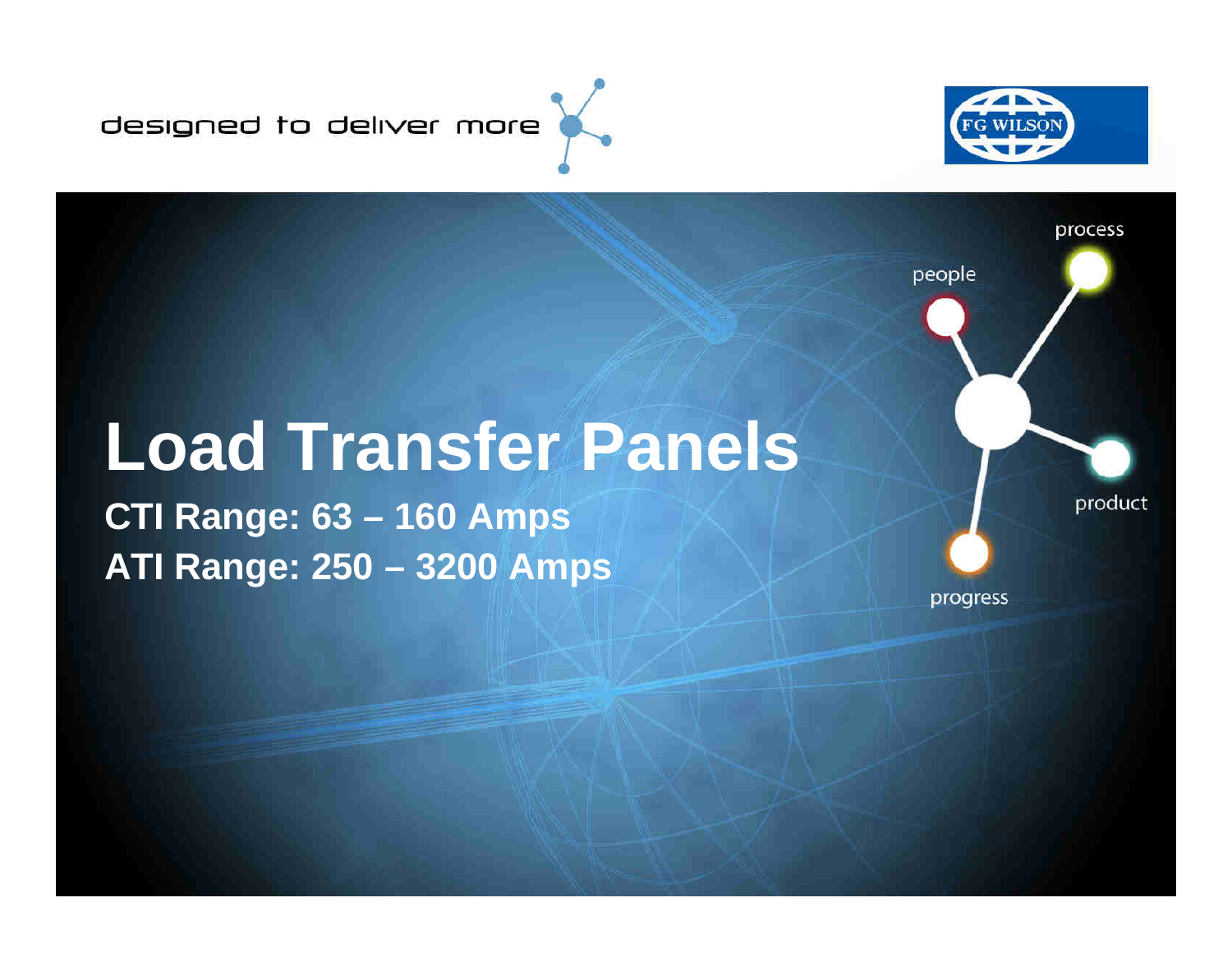### **Load Transfer Panels**

- Providing automatic control of your standby generating set in the event of a power outage, 24 hours a day, 365 days a year
- Seamless integration with FG Wilson digital control panels

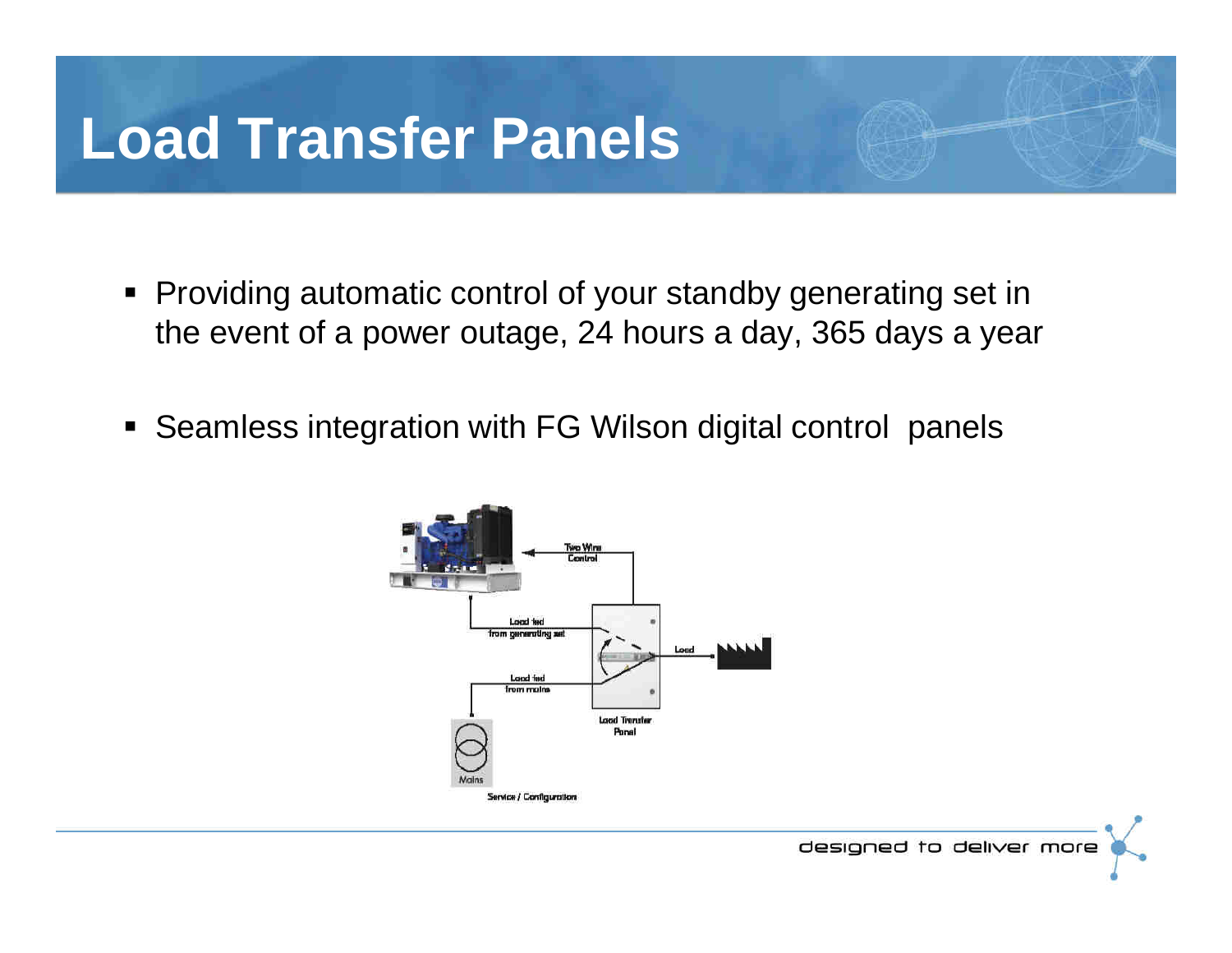#### **Ratings CTI 63-160 Amps – ATI 250-3200 Amps**

| <b>Model</b>   | <b>Rating</b> | <b>Height</b><br>$mm$ (in) | <b>Width</b><br>$mm$ (in) | <b>Depth</b><br>$mm$ (in) | Weight<br>kg (lb) |
|----------------|---------------|----------------------------|---------------------------|---------------------------|-------------------|
| <b>CTI 63</b>  | 63A           | 600 (23.6)                 | 400 (15.7)                | 200(7.9)                  | 19(41.8)          |
| <b>CTI 100</b> | 100 A         | 600 (23.6)                 | 400 (15.7)                | 200(7.9)                  | 19(41.8)          |
| <b>CTI 125</b> | 125A          | 600 (23.6)                 | 400 (15.7)                | 200(7.9)                  | 19(41.8)          |
| <b>CTI 160</b> | 160A          | 600 (23.6)                 | 400 (15.7)                | 200(7.9)                  | 19(41.8)          |
| <b>ATI 250</b> | 250 A         | 900(35.4)                  | 600 (23.6)                | 323(12.7)                 | 39(86.0)          |
| ATI 400        | 400 A         | 900(35.4)                  | 600 (23.6)                | 323 (12.7)                | 44 (97.0)         |
| ATI 630*       | 630 A         | $1100(43.3)$ <sup>+</sup>  | 600 (23.6)                | 398 (15.7)                | 66 (145.5)        |
| ATI 800*       | 800 A         | 1375 (54.1)                | 775 (30.5)                | 600 (23.6)                | 125 (275.6)       |
| ATI 1000*      | 1000 A        | 1375 (54.1)                | 775 (30.5)                | 600 (23.6)                | 130 (286.6)       |
| ATI 1250*      | 1250 A        | 1800 (70.8)                | 1005 (39.6)               | 775 (30.5)                | 230 (507.1)       |
| ATI 1600*      | 1600A         | 1800 (70.8)                | 1005 (39.6)               | 775 (30.5)                | 330 (727.7)       |
| ATI 2000*      | 2000 A        | 2200 (86.6)                | 1000 (39.4)               | 1000 (39.4)               | 400 (881.8)       |
| ATI 2500*      | 2500 A        | 2200 (86.6)                | 1000 (39.4)               | 1000 (39.4)               | 400 (881.8)       |
| ATI 3200*      | 3200 A        | 2200 (86.6)                | 1000 (39.4)               | 1000 (39.4)               | 400 (881.8)       |

\*Floor Standing +Height from top cable entry model will change to 1350mm (53.1in)

designed to deliver more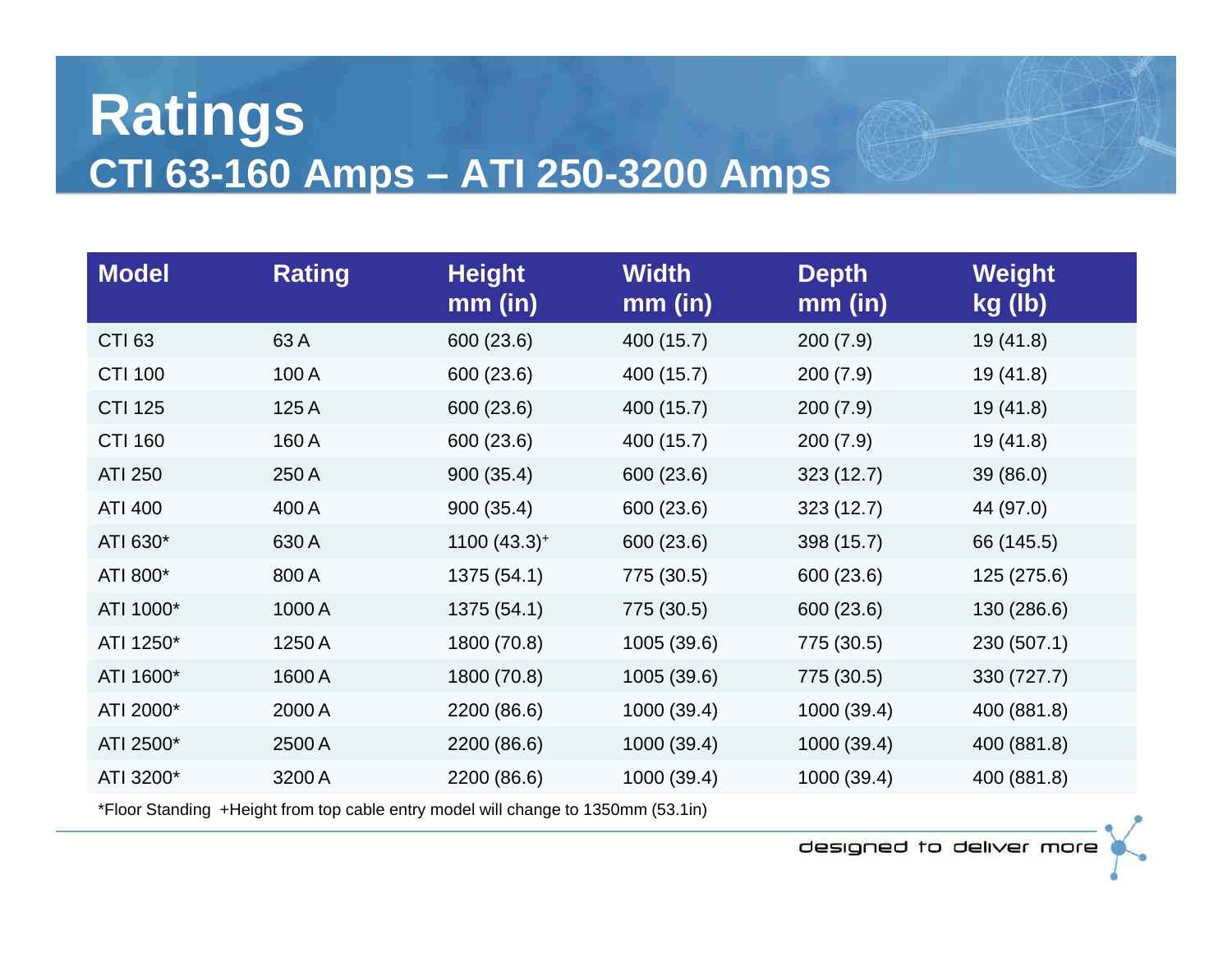# **Why Buy?**

- ▅ Fully automatic mains failure sensing and generator set start signal
- ▅ Pre-programmed enabling the panel to run on installation with the ability to customise if necessary
- Fast acting switches reduce transfer times between set and utility power ▅
- Available from 63 3200A
- Seamless integration with FG Wilson digital control Panels  $\blacksquare$
- $\blacksquare$ Automatic and manual operation
- Automatically provides generator set start signal upon detection of mains failure, overvoltage or loss of phase
- Automatic mains re-transfer function  $\blacksquare$
- $\blacksquare$ Flexible, upgradeable options
- **Test operations and sequences accessible from panel or remotely** ▅
- $\blacksquare$ Manual switch operation possible via external handle
- LED functions display showing generator set / mains availability and switch  $\blacksquare$ position
- LCD display for voltage and timers
- Load transfer panel range meets ATS IEC 60947-6-1 standard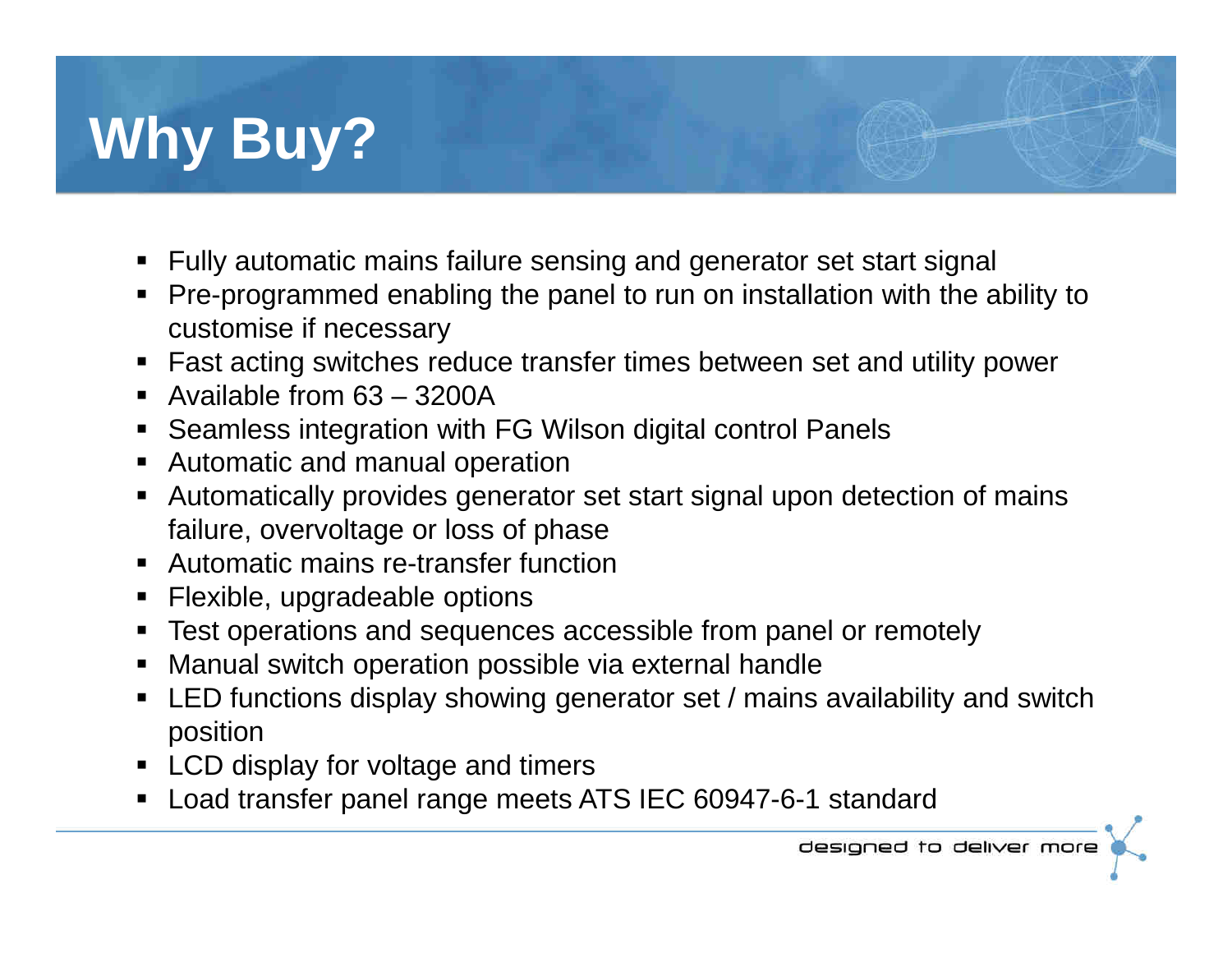### **CTI Standard Product Features**



 programming and testing. Password protection is included.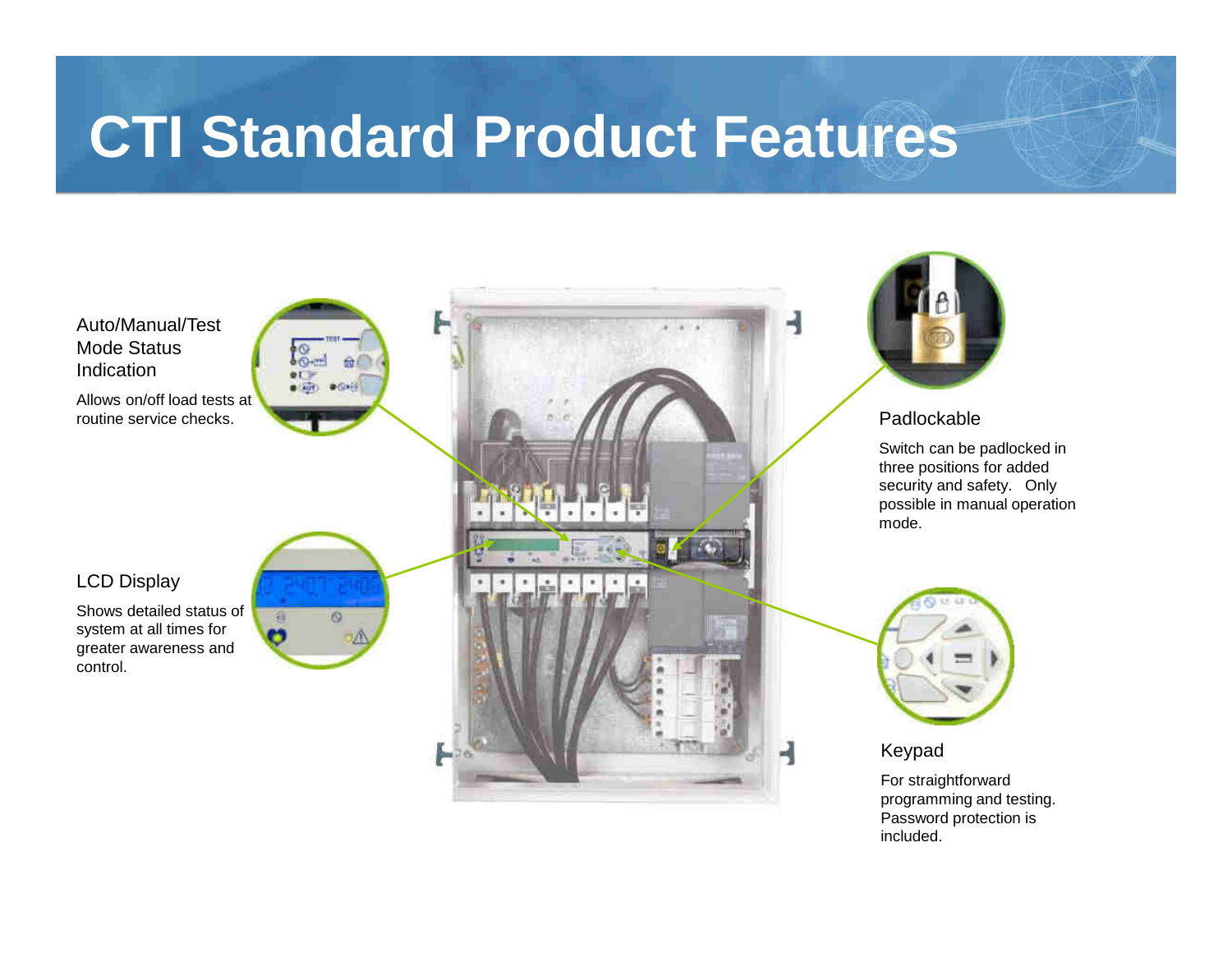#### **CTI Standard Product Features**



#### Manual Handle

Fully integrated handle for manual operation.

#### Control Terminals

Generating set remote start signal and terminals for remotely monitoring the system.

#### Auxiliary Controls

Auxiliary inputs for automatic control, remote test on load and manual re-transfer.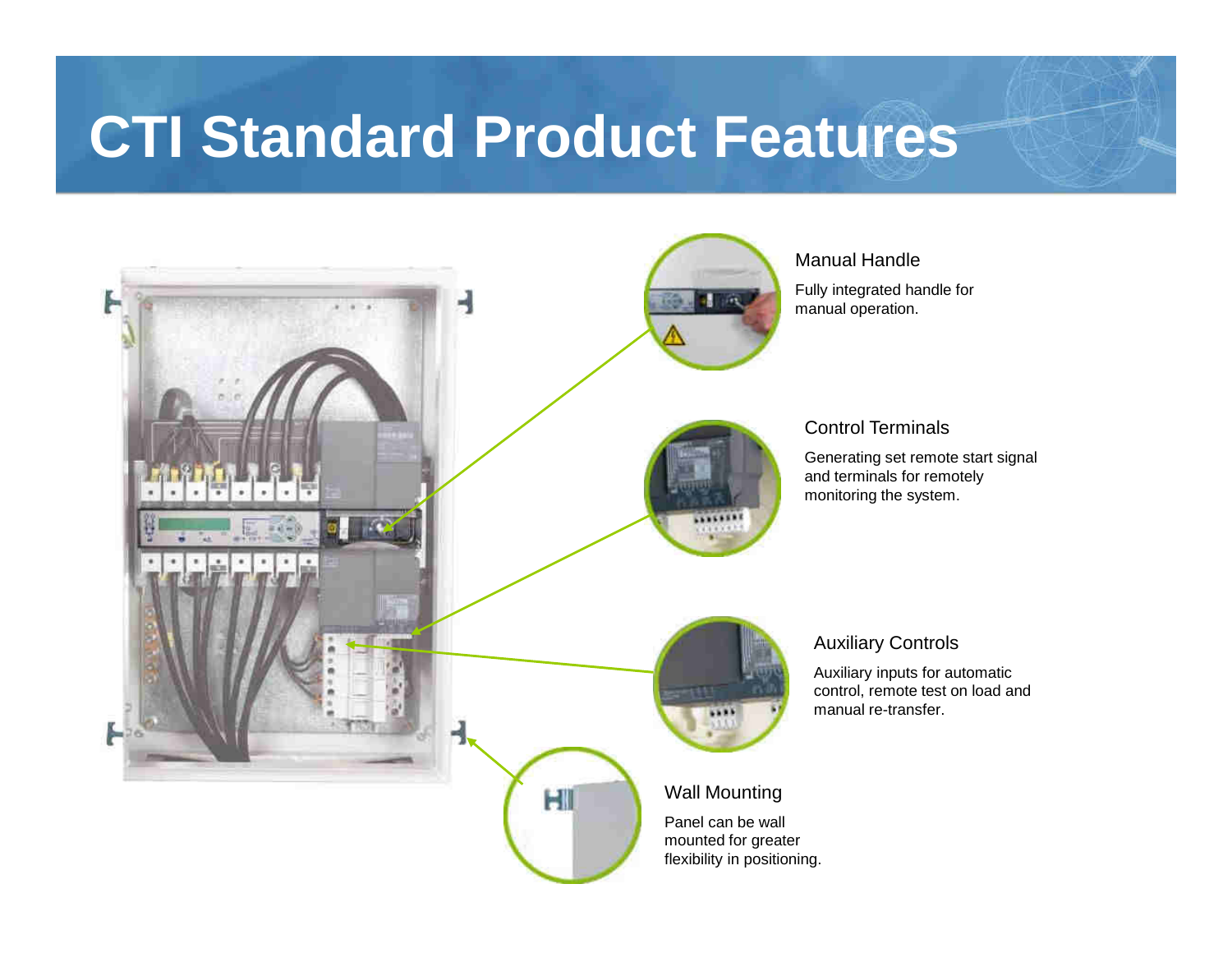### **CTI Standard and Optional Features**



Ratings: 63 – 160 Amps

designed to deliver more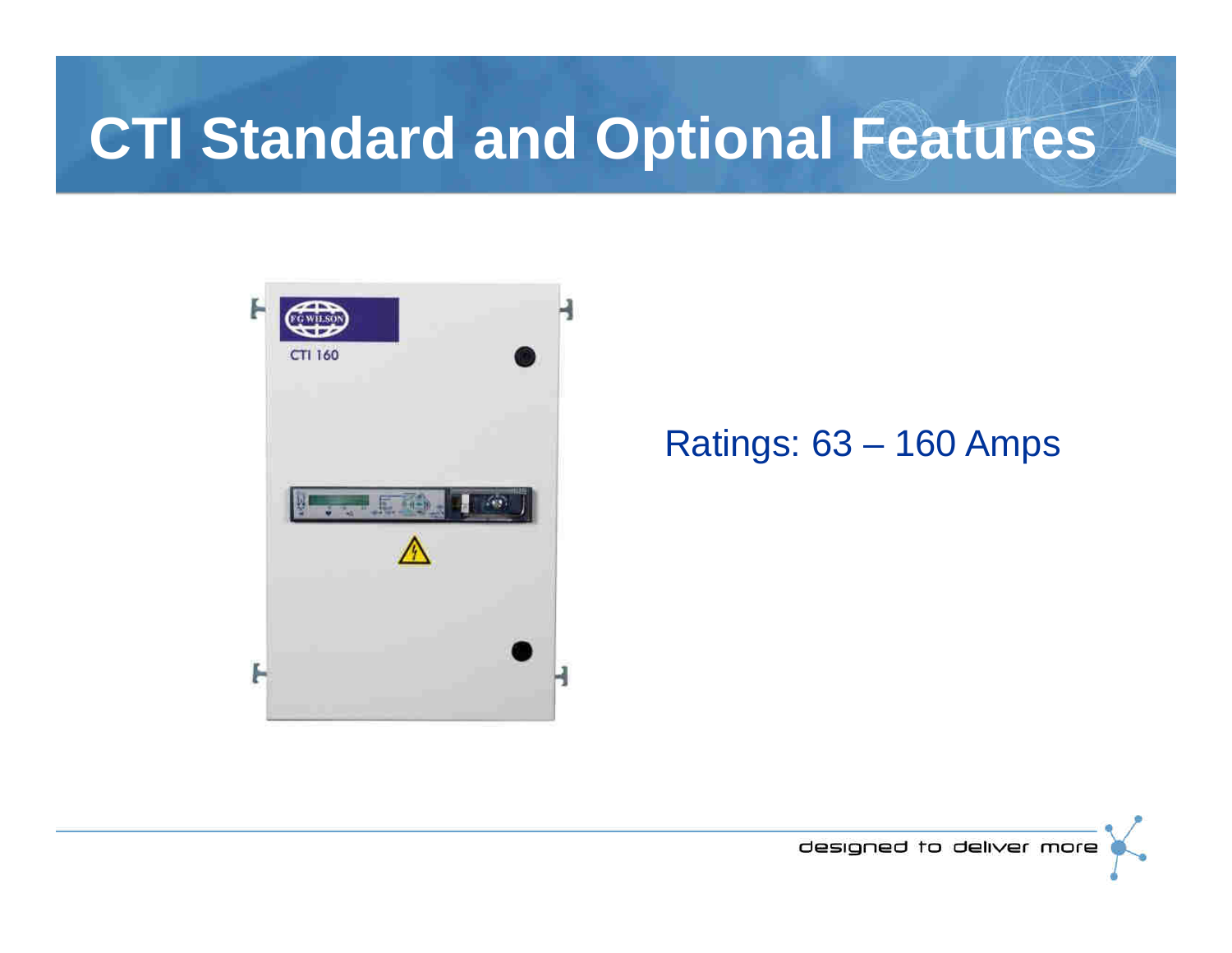### **CTI Standard Product Features**

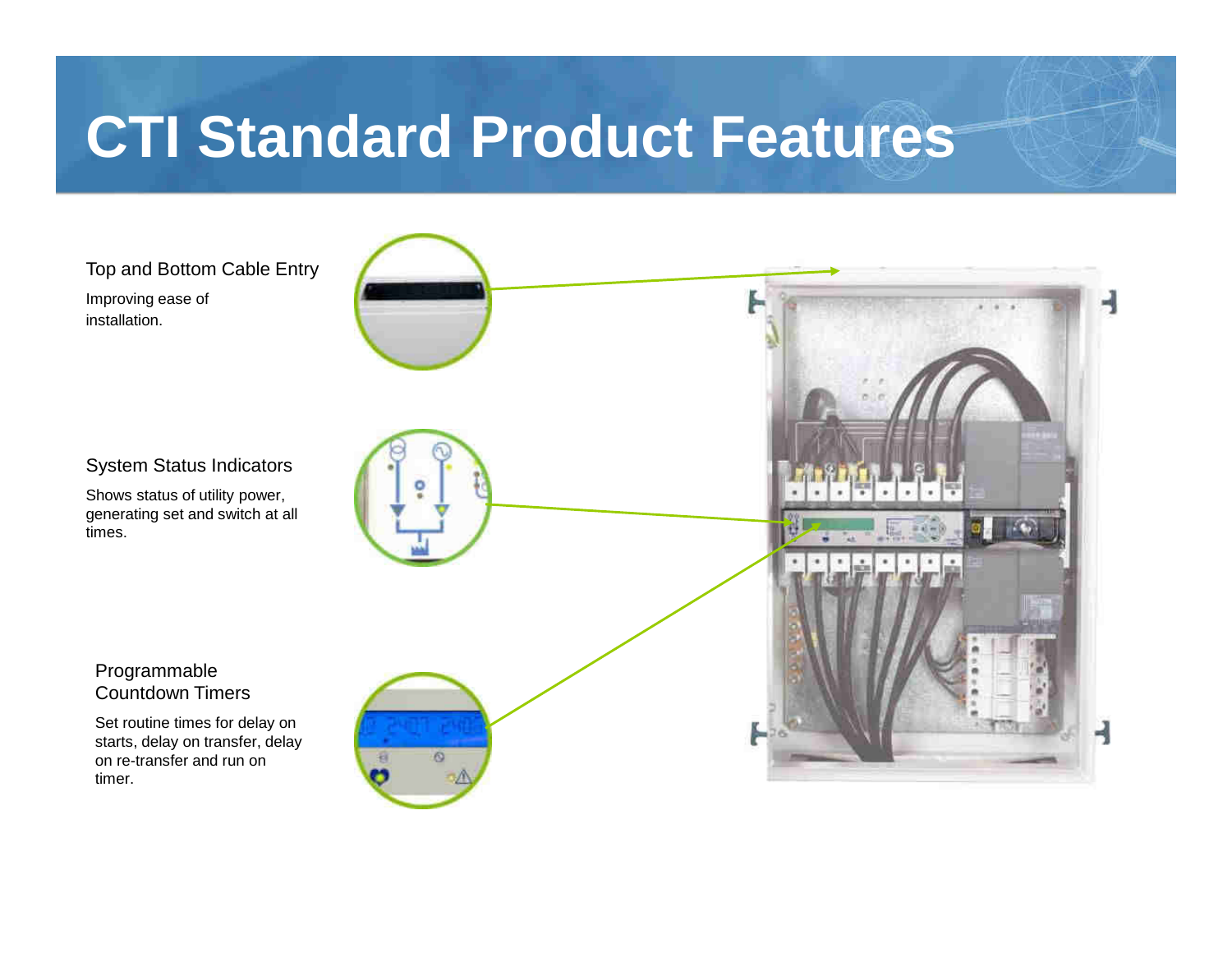### **CTI Optional Product Features**

Voltage Sensing TapAllows for pole voltage sensing.





#### Solid Neutral Kit

Allows the connection of neutral cables from utility power, generating set and load without having the neutral broken by the switch during transfer operations.





#### Auxiliary Contacts

Auxiliary / volt free contacts for remotely monitoring the switch position.



Terminal ShroudFor added protection.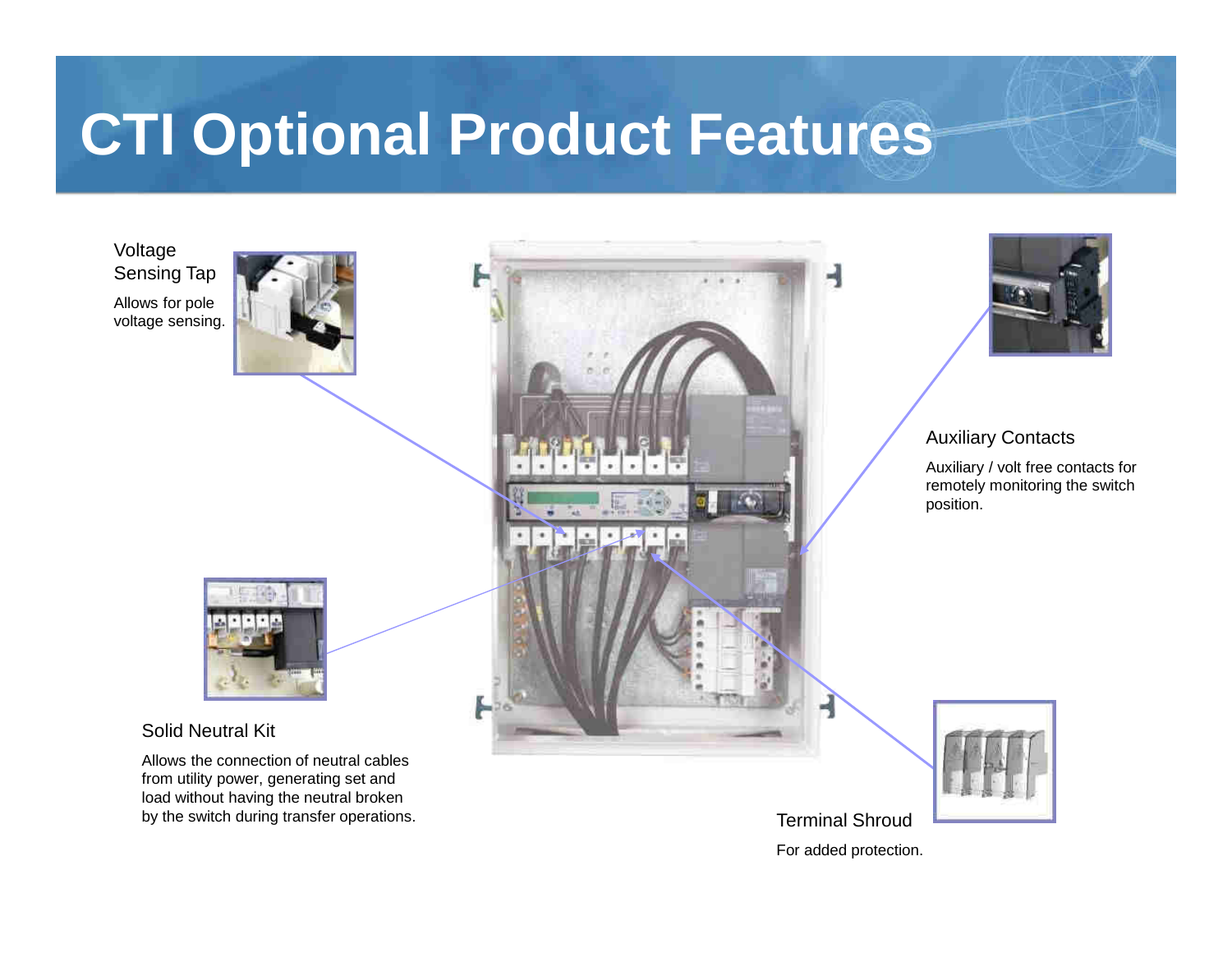### **CTI Optional Product Features**

Ingress Protection IP54Protection for the control panel.



Load Terminal Extension

Improving ease of installation



Lightning Protection

Ensures the safety of system during lightning storms (includes volts free contacts for utility power and generating set).

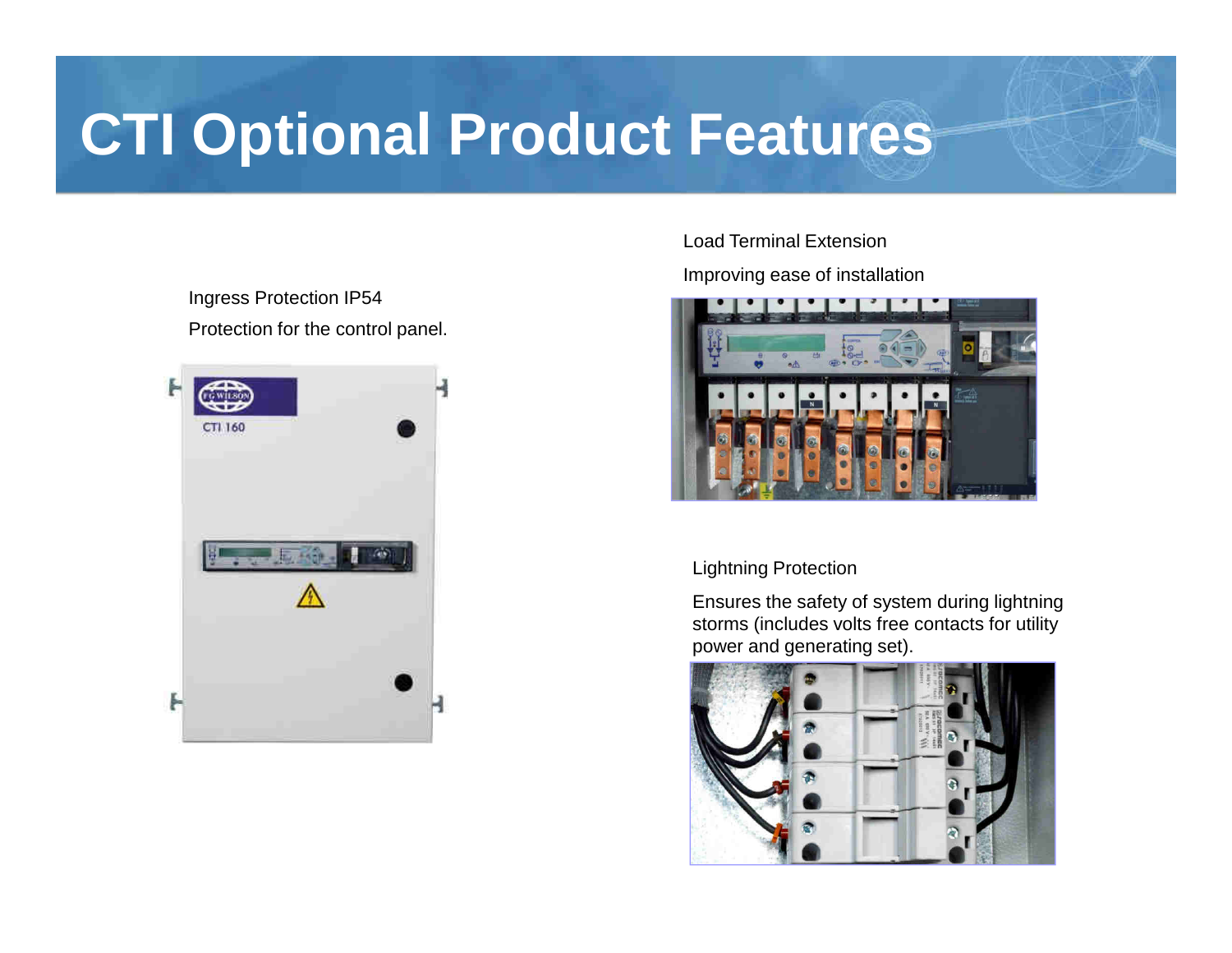### **ATI Standard and Optional Features**





#### Ratings: 250 – 3200 Amps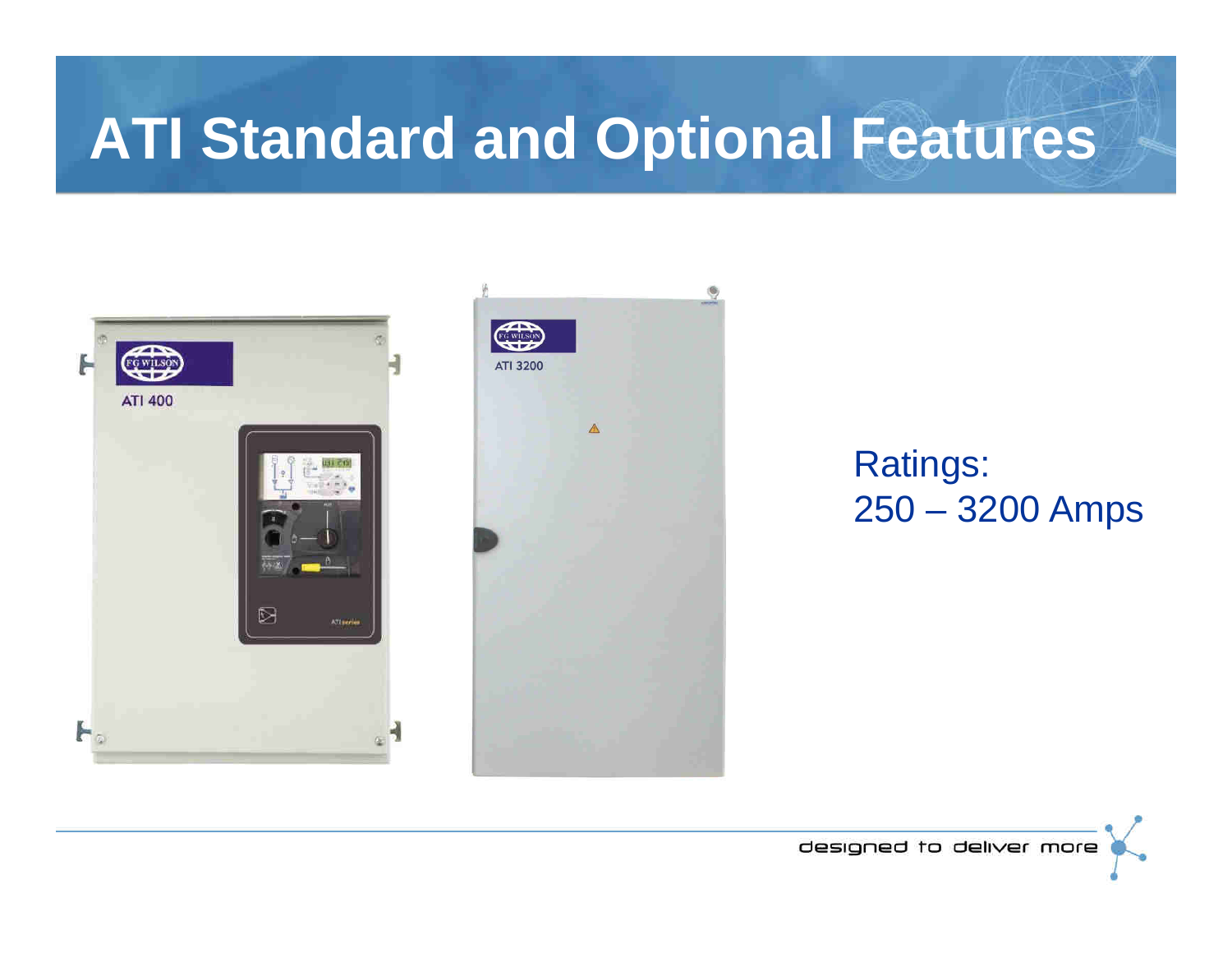### **ATI Standard Product Features**

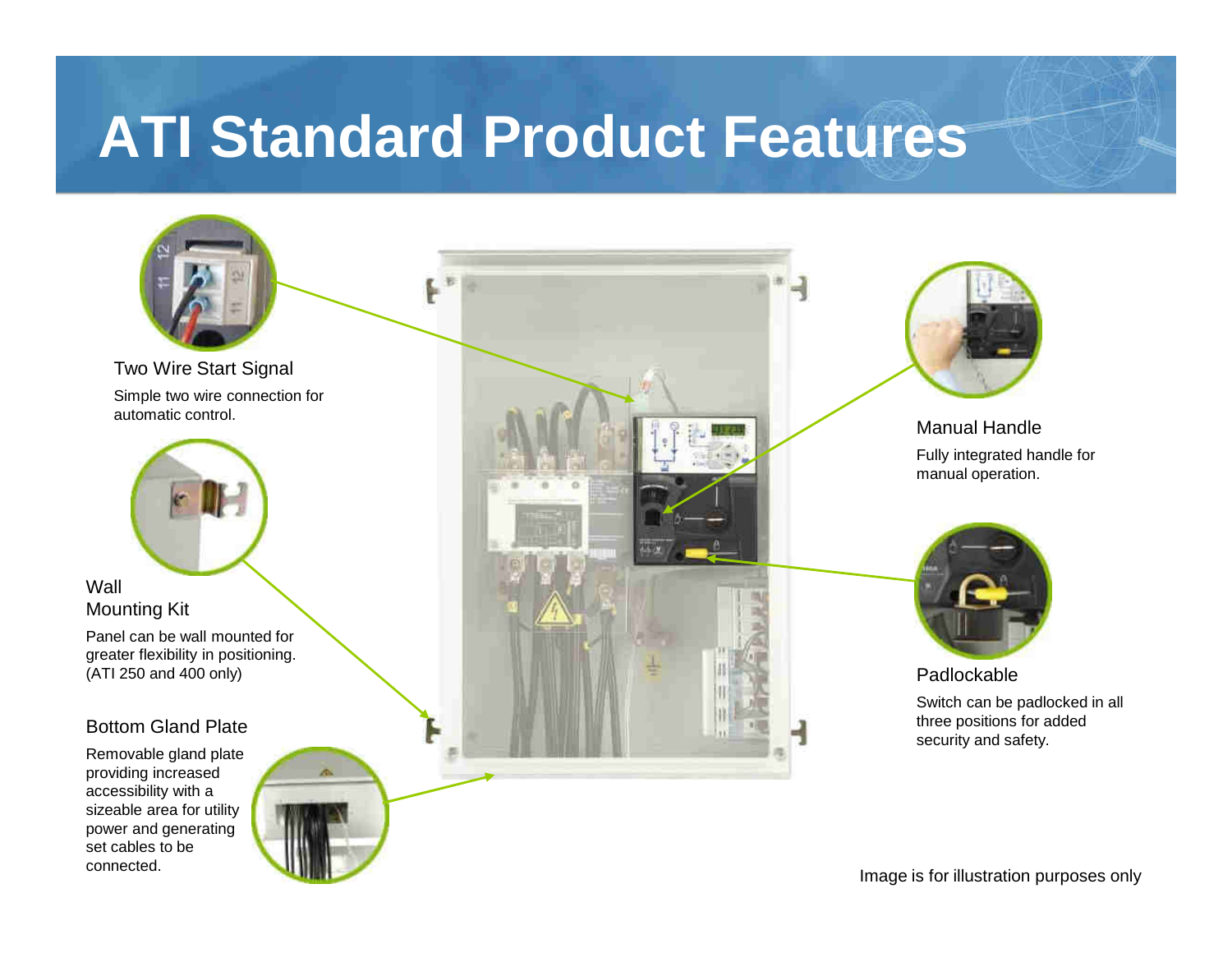#### **ATI Standard Product Features**



Set routine times for delay on starts, delay on transfer, delay on re-transfer and run on timer.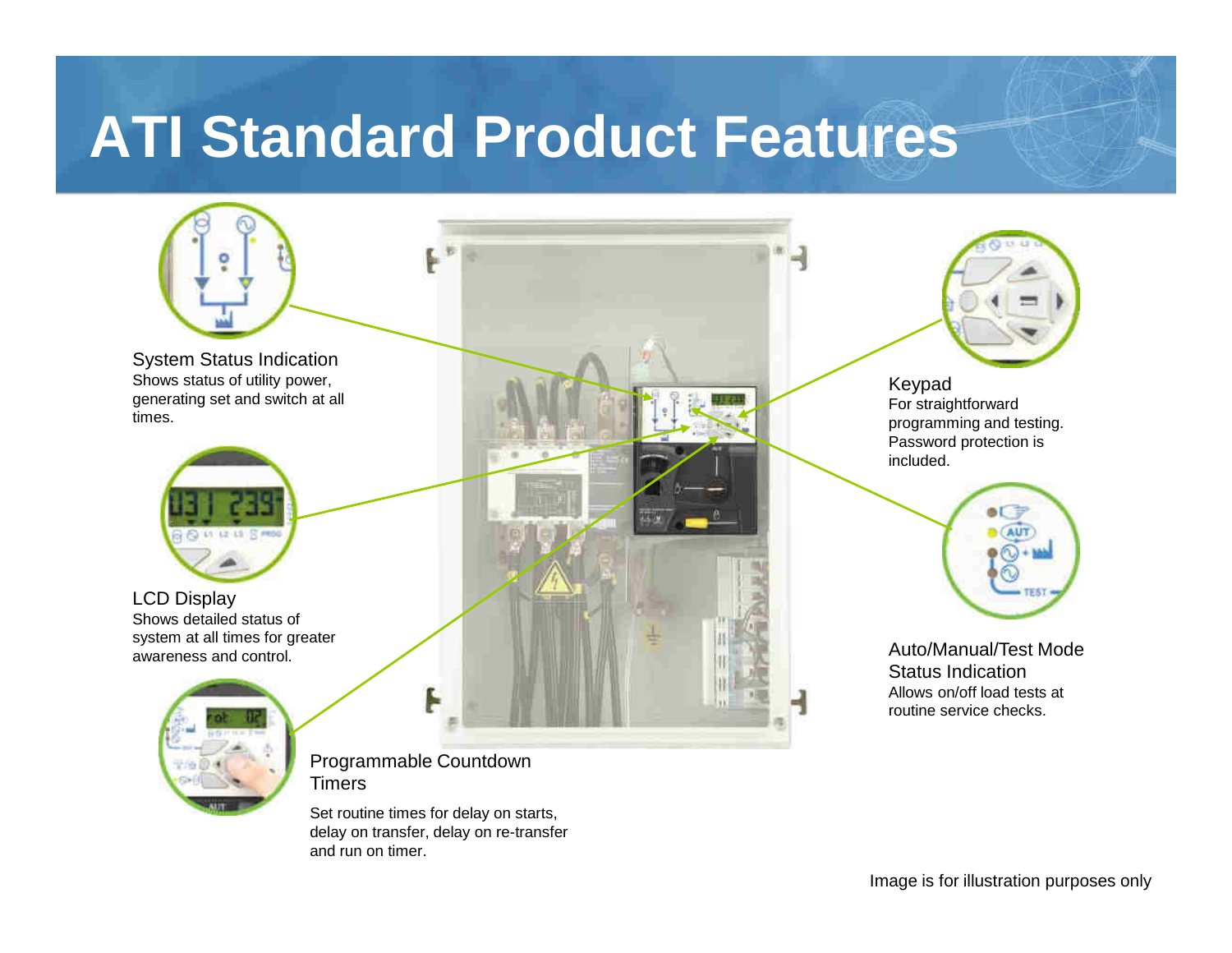### **ATI Optional Product Features**

#### RS485 Communications Module

Enables access to the system remotely through telephone or PC via modem.

#### Solid neutral+

 Allows the connection of neutral cables from utility power, generating set and load without having the neutral broken by the switch during transfer operations.

#### Auxiliary Contacts\*

Auxiliary / volt free contacts for remotely monitoring system: switch position, padlock and automatic or manual operation.







Volt Free Contacts For power available and generator available



#### Power Metering+ To measure load current, kW, kVAr, kVA, power factor.



Lightning Protection Ensures the safety of system during lightning storms (includes volts free contacts for utility power and generating set).

Image is for illustration purposes only

Standard on 2000-3200A

+ Not available on 2000-3200A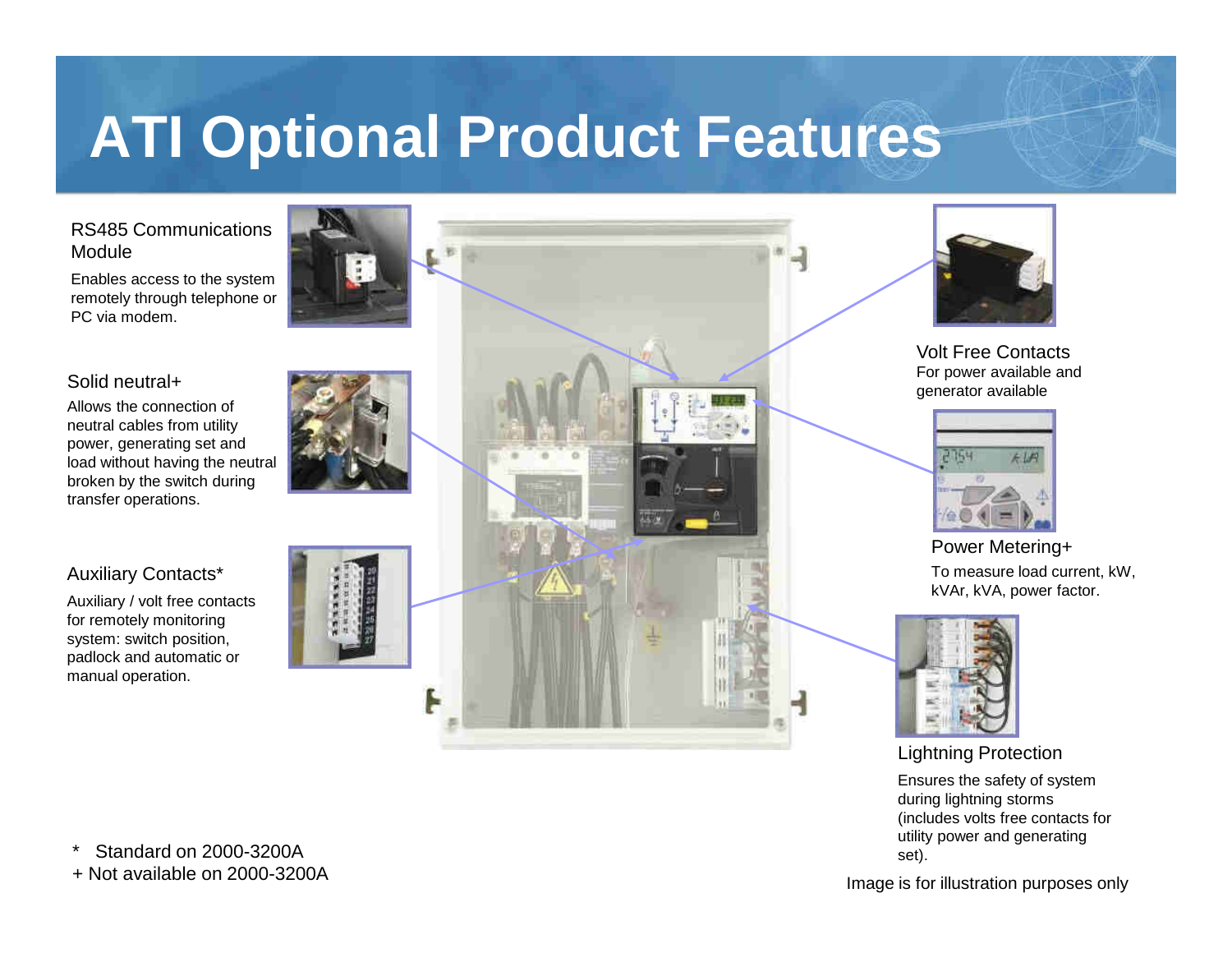### **ATI Optional Product Features**



Top Cable Entry+Improving ease of Installation.



Ingress Protection IP54\*Protection for the control panel.



\* Standard on 2000-3200A+ Not available on 2000-3200A